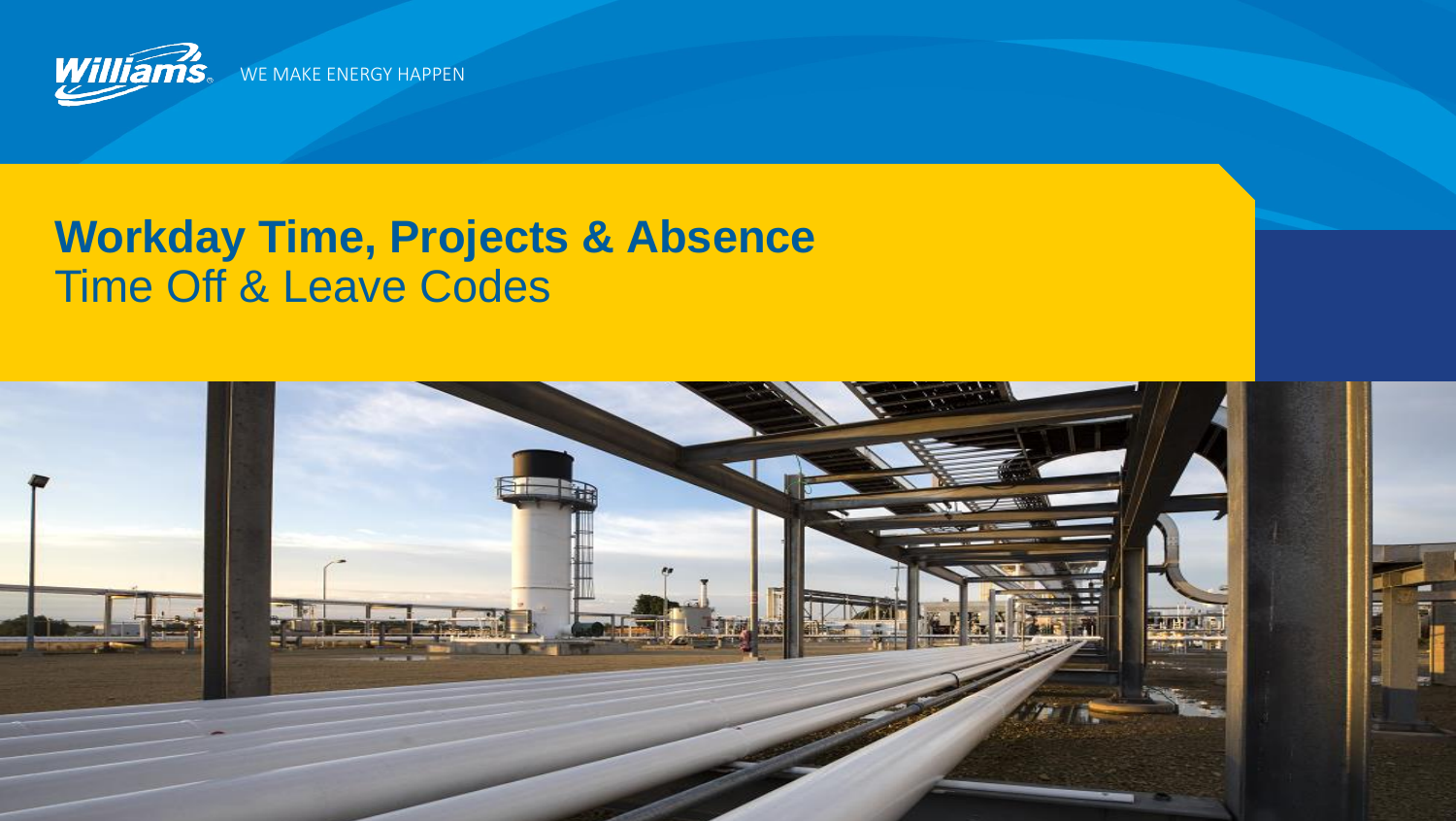## **Time, Projects & Absence Time Off Codes in Workday**



|                              | Paid         | <b>Unpaid</b> | <b>Time Defaults</b> |                       |                                        |  |  |
|------------------------------|--------------|---------------|----------------------|-----------------------|----------------------------------------|--|--|
| <b>Type</b>                  |              |               | Exempt               | Non-Exempt, Non-Shift | Non-Exempt Shift<br>(8, 10 or 12 hour) |  |  |
| <b>Employee Initiated</b>    |              |               |                      |                       |                                        |  |  |
| Bereavement                  | $\checkmark$ |               | 8 hours*             | 8 hours*              | 8, 10 or 12 hours*                     |  |  |
| <b>Community Service</b>     | $\checkmark$ |               | 8 hours*             | 8 hours*              | 8, 10 or 12 hours*                     |  |  |
| <b>Floating Holiday</b>      | $\checkmark$ |               | 8 hours              | 8 hours               | 8 hours                                |  |  |
| Jury Duty                    | $\checkmark$ |               | 8 hours*             | 8 hours*              | 8, 10 or 12 hours*                     |  |  |
| Military (< 31 days)         | $\checkmark$ |               | 8 hours              | 8 hours               | 8 hours                                |  |  |
| On the Job Injury            | $\checkmark$ |               | 8 hours              | 8 hours               | 8 hours                                |  |  |
| Paid Time Off                | $\checkmark$ |               | 8 hours*             | 8 hours*              | 8, 10 or 12 hours*                     |  |  |
| United Way Day               | $\checkmark$ |               | 1 day                | 1 day                 | 1 day                                  |  |  |
| Unpaid                       |              | $\checkmark$  | 8 hours*             | 8 hours*              | 8, 10 or 12 hours*                     |  |  |
| <b>H&amp;GB Initiated</b>    |              |               |                      |                       |                                        |  |  |
| Intermittent STD             | $\checkmark$ |               | $N/A**$              | $N/A**$               | $N/A**$                                |  |  |
| STD Elimination Period (PTO) | $\checkmark$ |               | $N/A**$              | $N/A**$               | $N/A**$                                |  |  |
| <b>STD Unapproved Leave</b>  |              |               | $N/A**$              | $N/A**$               | $N/A**$                                |  |  |

## *\*9 hours if 9/80 Schedule*

\*\*These leave types will default to either 8 hours or one unit to represent one **day**, and should not be adjusted by shift.